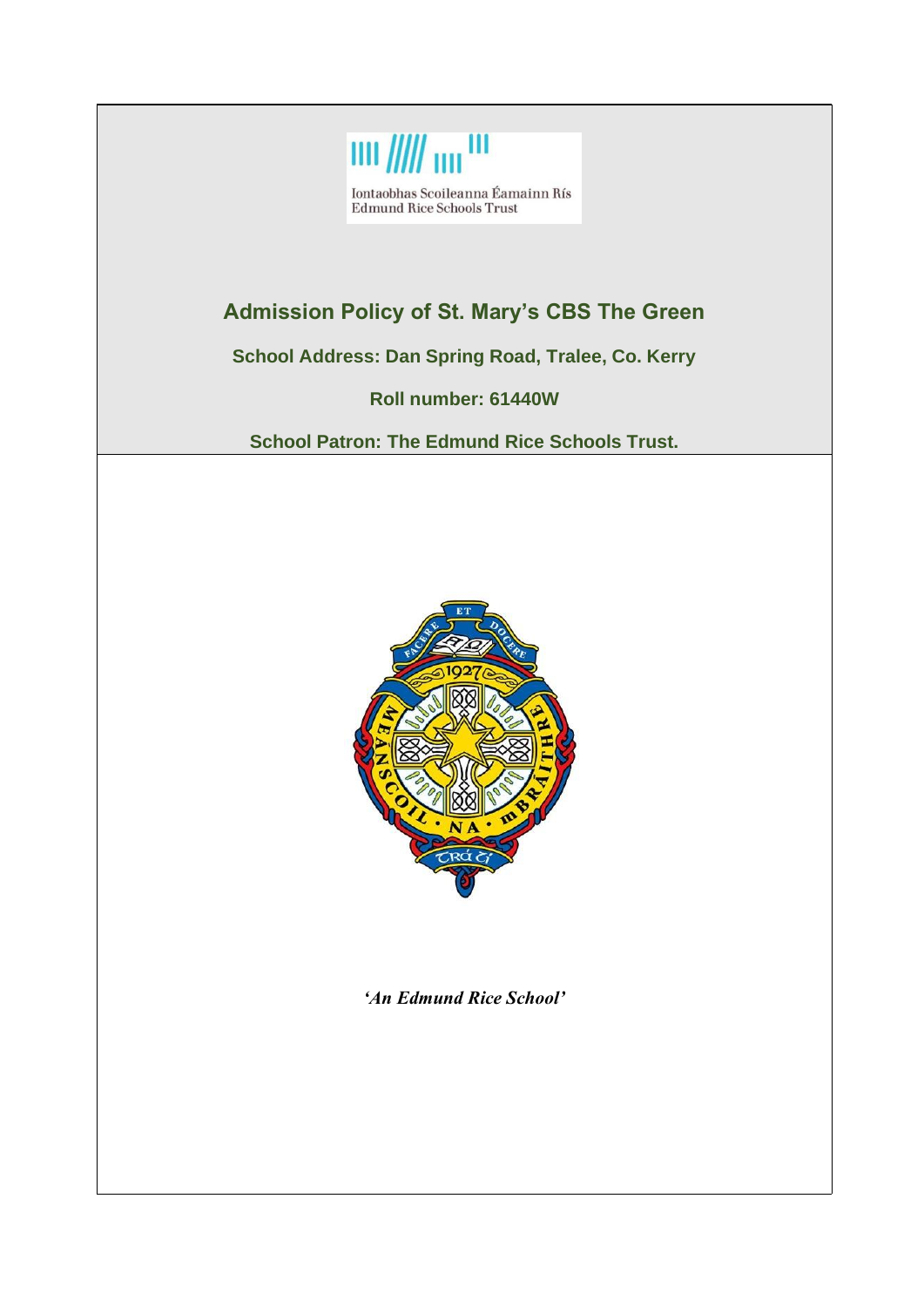### **1. Introduction**

This Admission Policy complies with the requirements of the Education Act 1998, the Education (Admission to Schools) Act 2018 and the Equal Status Act 2000. In drafting this policy, the board of management of the school has consulted with school staff, the school patron and with parents of children attending the school.

The policy was approved by the school patron on 04/08/2020. It is published on the school's website and will be made available in hardcopy, on request, to any person who requests it.

The relevant dates and timelines for St. Mary's CBS The Green admission process are set out in the school's annual admission notice which is published annually on the school's website at least one week before the commencement of the admission process for the school year concerned.

This policy must be read in conjunction with the annual admission notice for the school year concerned.

The application form for admission is published on the school's website and will be made available in hardcopy on request to any person who requests it.

### **2. Characteristic spirit and general objectives of the school**

St. Mary's CBS The Green is a Catholic all boys voluntary secondary school with a Catholic ethos under the trusteeship of the Edmund Rice Schools Trust

'Catholic Ethos' in the context of a Catholic voluntary secondary school means the ethos and characteristic spirit of the Roman Catholic Church, which aims at promoting:

a) the full and harmonious development of all aspects of the person of the pupil, including the intellectual, physical, cultural, moral and spiritual aspects; and

(b) a living relationship with God and with other people; and

(c) a philosophy of life inspired by belief in God and in the life, death and resurrection of Jesus; and

(d) the formation of the pupils in the Catholic faith,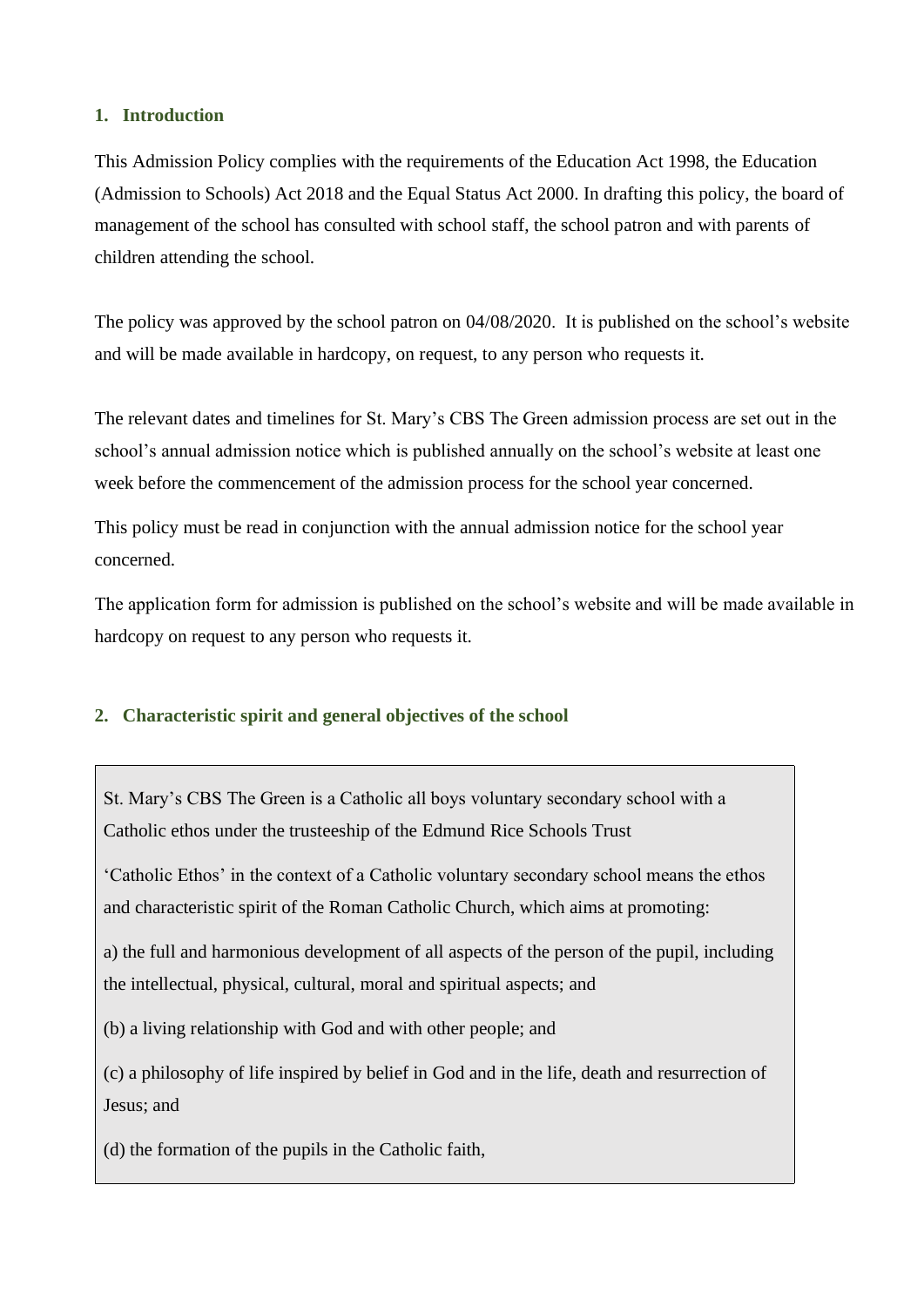and which school provides religious education in accordance with the doctrines, practices and traditions of the Roman Catholic Church, and/or such ethos and/or characteristic spirit as may be determined or interpreted from time to time by the Irish Episcopal Conference.

In accordance with S.15 (2) (b) of the Education Act, 1998 the Board of Management of St. Mary's CBS The Green shall uphold, and be accountable to the patron for so upholding, the characteristic spirit of the school as determined by the cultural, educational, moral, religious, social, linguistic and spiritual values and traditions which inform and are characteristic of the objectives and conduct of the school."

# **MISSION STATEMENT**

# *"The Green strives for excellence in all of its endeavours as a school community"*

St. Mary's CBS the Green is run in accordance with the Edmund Rice Schools Trust Charter and in accordance with the Rules and Regulations of the Department of Education and Skills. The following 5 key elements contained in Charter are the guiding principles for this policy. **1. Nurturing faith, Christian spirituality and Gospel-based values**

St. Mary's CBS The Green Secondary School is faithful to the life of Jesus Christ, develops the whole person, promotes a distinctive spirituality and celebrates diversity.

# **2. Promoting partnership**

St. Mary's CBS The Green Secondary School recognizes the value of partnership, works in partnership with parents/guardians, seeks to build community embodies the principles of inclusiveness, respects the earth, fosters a sense of belonging to parish and promotes networking.

# **3. Excelling in teaching and learning**

St. Mary's CBS The Green Secondary School focuses on purposeful teaching and learning, nurtures the holistic development of students, recognizes the uniqueness of every student, promotes personal and professional development raises awareness of the interconnectedness of the world in which we live, uses information technology with critical awareness and responds to a changing world.

# **4. Creating a caring school community**

St. Mary's CBS The Green Secondary School develops a sense of community, identifies and serves the needs of students, promotes care and responsibility, works for social justice, fosters care for the environment and seeks to provide a safe and respectful working environment.

# **5. Inspiring transformational leadership**

St. Mary's CBS The Green Secondary School fosters visionary leadership, encourages ownership of the vision, shares leadership roles, encourages the active participation of parent/guardians welcomes innovative leadership of teachers, elicits leadership and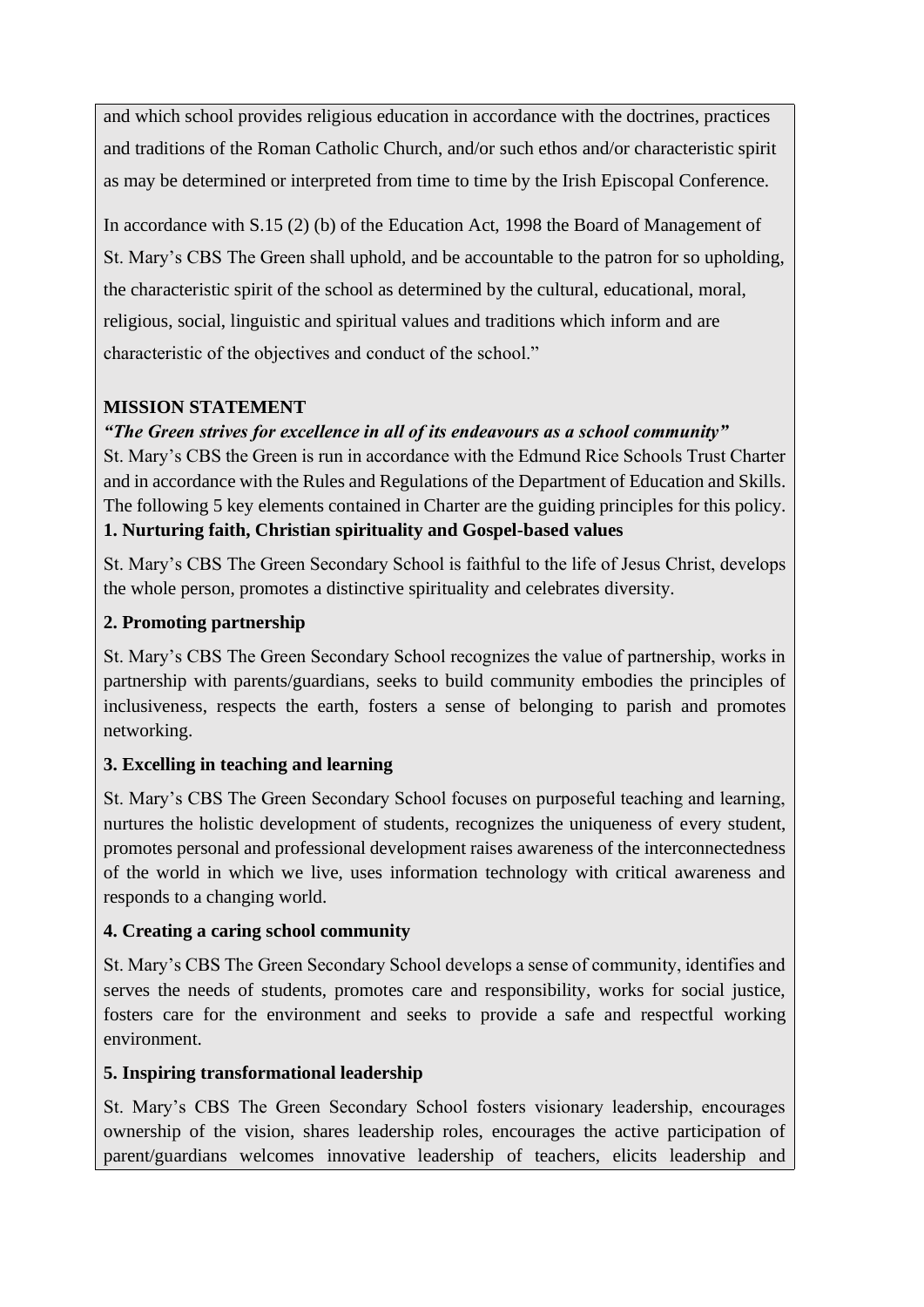responsibility in students, promotes spiritual and moral values, inspires courage and confidence and encourages a work ethos and innovation.

### **3. Admission Statement**

St. Mary's CBS The Green will not discriminate in its admission of a student to the school on any of the following:

- (a) the gender ground of the student or the applicant in respect of the student concerned,
- (b) the civil status ground of the student or the applicant in respect of the student concerned,
- (c) the family status ground of the student or the applicant in respect of the student concerned,
- (d) the sexual orientation ground of the student or the applicant in respect of the student concerned,
- (e) the religion ground of the student or the applicant in respect of the student concerned,
- (f) the disability ground of the student or the applicant in respect of the student concerned,
- (g) the ground of race of the student or the applicant in respect of the student concerned,
- (h) the Traveller community ground of the student or the applicant in respect of the student concerned, or
- (i) the ground that the student or the applicant in respect of the student concerned has special educational needs

As per section 61 (3) of the Education Act 1998, 'civil status ground', 'disability ground', 'discriminate', 'family status ground', 'gender ground', 'ground of race', 'religion ground', 'sexual orientation ground' and 'Traveller community ground' shall be construed in accordance with section 3 of the Equal Status Act 2000.

# **4. Categories of Special Educational Needs catered for in the school/special class**

St. Mary's CBS The Green with the approval of the Minister for Education and Skills, will establish a class to provide an education exclusively for students with a diagnosis of Autistic Spectrum Disorder (ASD) who are in possession of psychological report that explicitly states that they require the support of such a special class. The admission to this class is subject also to the sanction of the NCSE. Please see Section 20 of this policy which outlines the admissions process for admission to our ASD class.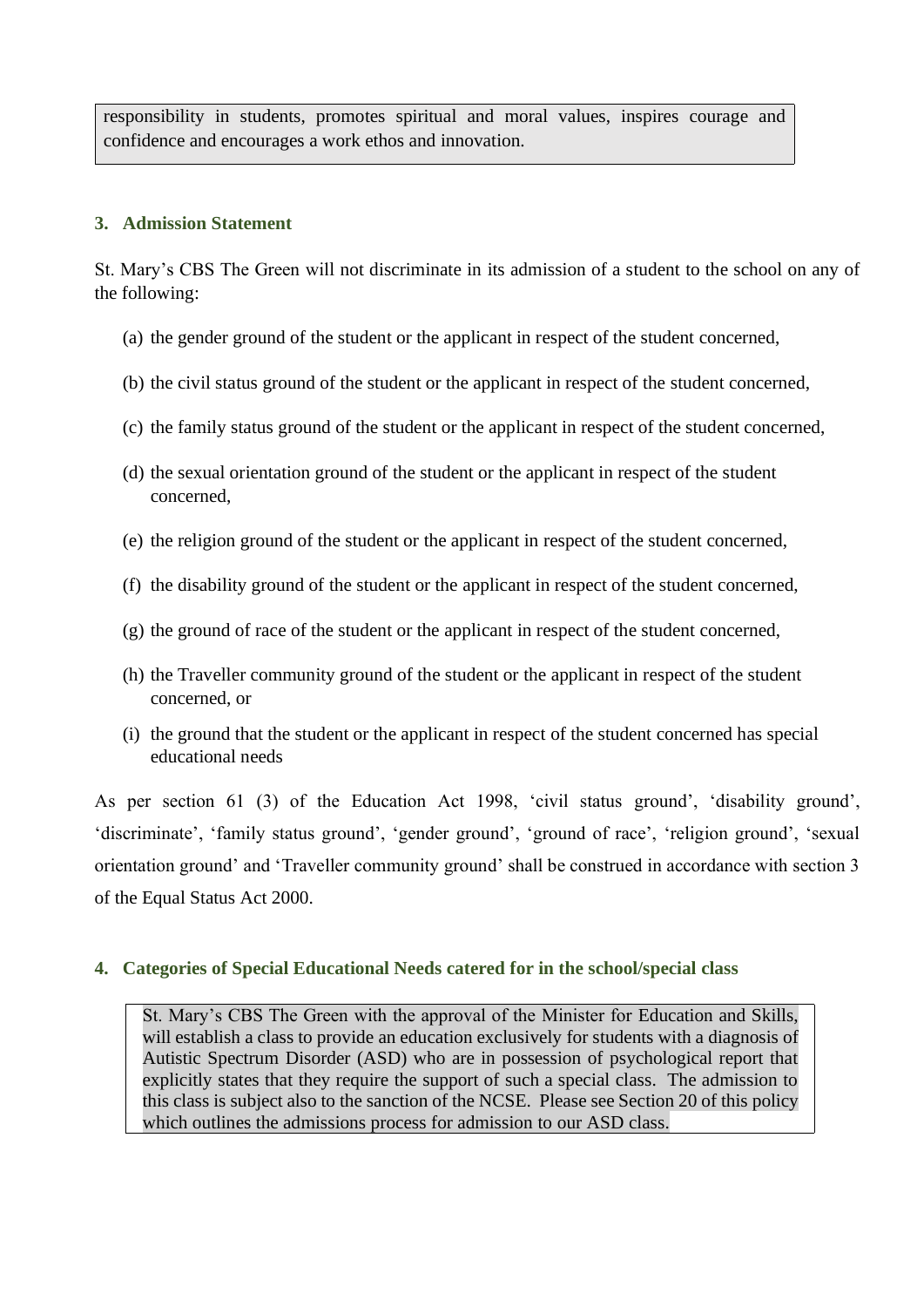#### **5. Admission of Students**

This school shall admit each student seeking admission except where –

- a) the school is oversubscribed (please see section 6 below for further details)
- b) a parent of a student, when required by the principal in accordance with section 23(4) of the Education (Welfare) Act 2000, fails to confirm in writing that the code of behaviour of the school is acceptable to him or her and that he or she shall make all reasonable efforts to ensure compliance with such code by the student.

St. Mary's CBS The Green provides education exclusively for boys and may refuse to admit as a student a person who is not of the gender provided for by this school.

St. Mary's CBS The Green is a Catholic school and may refuse to admit as a student a person who is not of the Catholic faith where it is proved that the refusal is essential to maintain the ethos of the school.

#### **6. Oversubscription**

In the event that the school is oversubscribed, the school will, when deciding on applications for admission, apply the following selection criteria in the order listed below to those applications that are received within the timeline for receipt of applications as set out in the school's annual admission notice:

"The board of management has a duty of care to ensure as far as practicable the health and safety of the students and staff of the school.

An application for admission may be refused, therefore, where the admission of the applicant would pose an unacceptable risk to the health and safety of the applicant or students and staff of the school."

Subject to the above, the selection criteria are as follows:

### **Criteria for Selection**

Only applicants whose applications have been received on time will be considered for a place in accordance with the criteria below.

- 1. Applicants whose brothers are at present attending the school and applicants whose brothers attended the school in the past.
- 2. Applicants who are enrolled in C.B.S. Clounalour.
- 3. Applicants who are sons of staff in the school. (Staff must have at least three years service in the school.)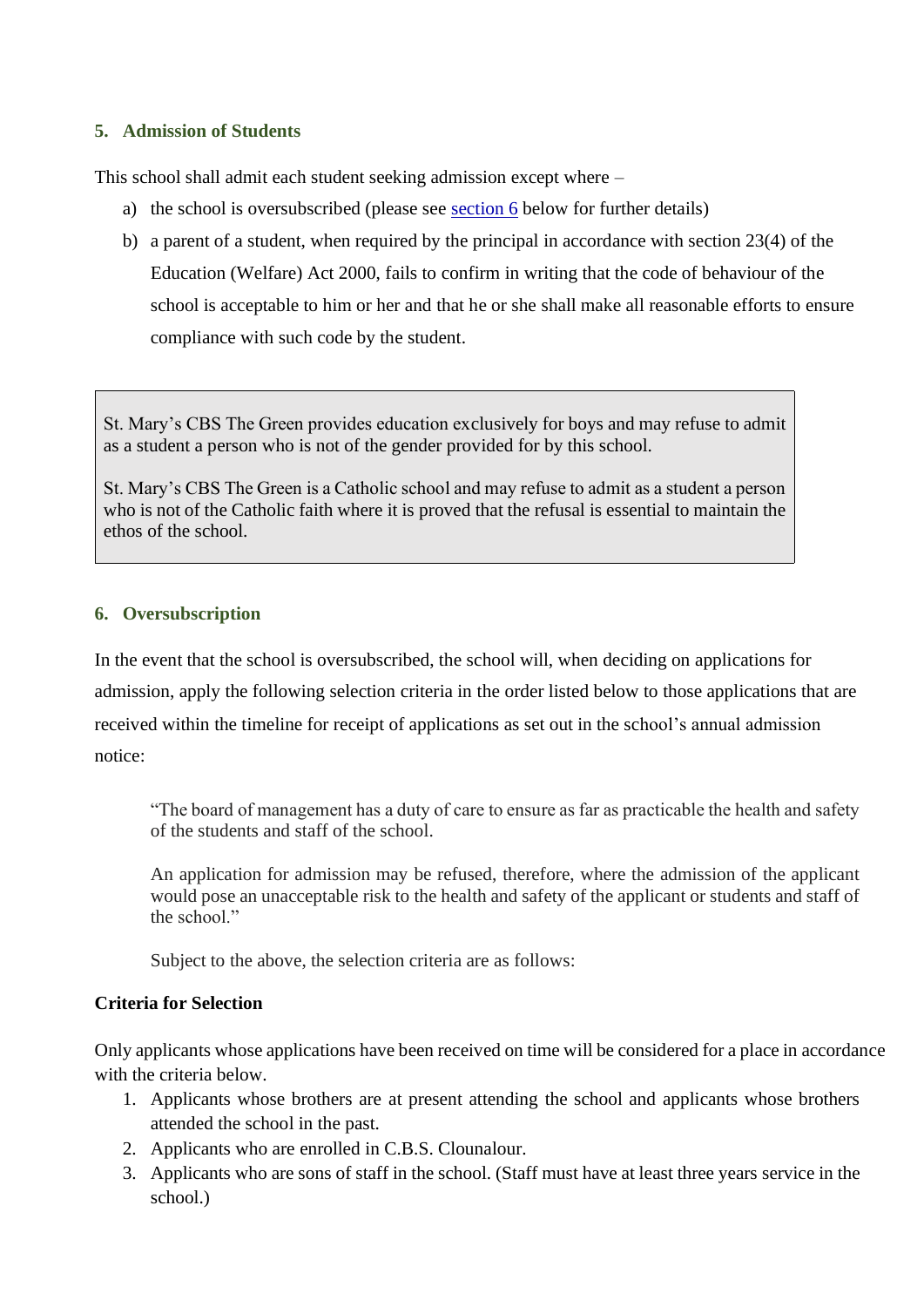- 4. Applicants whose fathers attended the school, up to a maximum of 25% of the total number of places.
- 5. And thereafter by means of Lottery This will be conducted by the Chairman of the Parents Council and the Principal.
- 6. If a vacancy arises after this process, it will be offered to the applicant highest on the waiting list as determined in the lottery above.

In the event that there are two or more students tied for a place or places in any of the selection criteria categories above (the number of applicants exceeds the number of remaining places), the following arrangements will apply:

Allocation of places by means of Lottery – This will be conducted by the Chairman of the Parents Council and the Principal.

## **7. What will not be considered or taken into account**

In accordance with section 62(7)(e) of the Education Act, the school will not consider or take into account any of the following in deciding on applications for admission or when placing a student on a waiting list for admission to the school:

- (a) a student's prior attendance at a pre-school or pre-school service, including naíonraí,
- (b) the payment of fees or contributions (howsoever described) to the school;
- (c) a student's academic ability, skills or aptitude
- (d) the occupation, financial status, academic ability, skills or aptitude of a student's parents;
- (e) a requirement that a student, or his parents, attend an interview, open day or other meeting as a condition of admission;
- (f) a student's connection to the school by virtue of a member of his or her family attending or having previously attended the school; other than (1) siblings of a student attending or having attended the school and/or (2) parents of a student having attended the school.

In relation to (2) parents and having attended, a school may only apply this criterion to a maximum of 25% of the available spaces as set out in the school's annual admission notice.

(g) the date and time on which an application for admission was received by the school; this is subject to the application being received at any time during the period specified for receiving applications set out in the annual admission notice of the school for the school year concerned.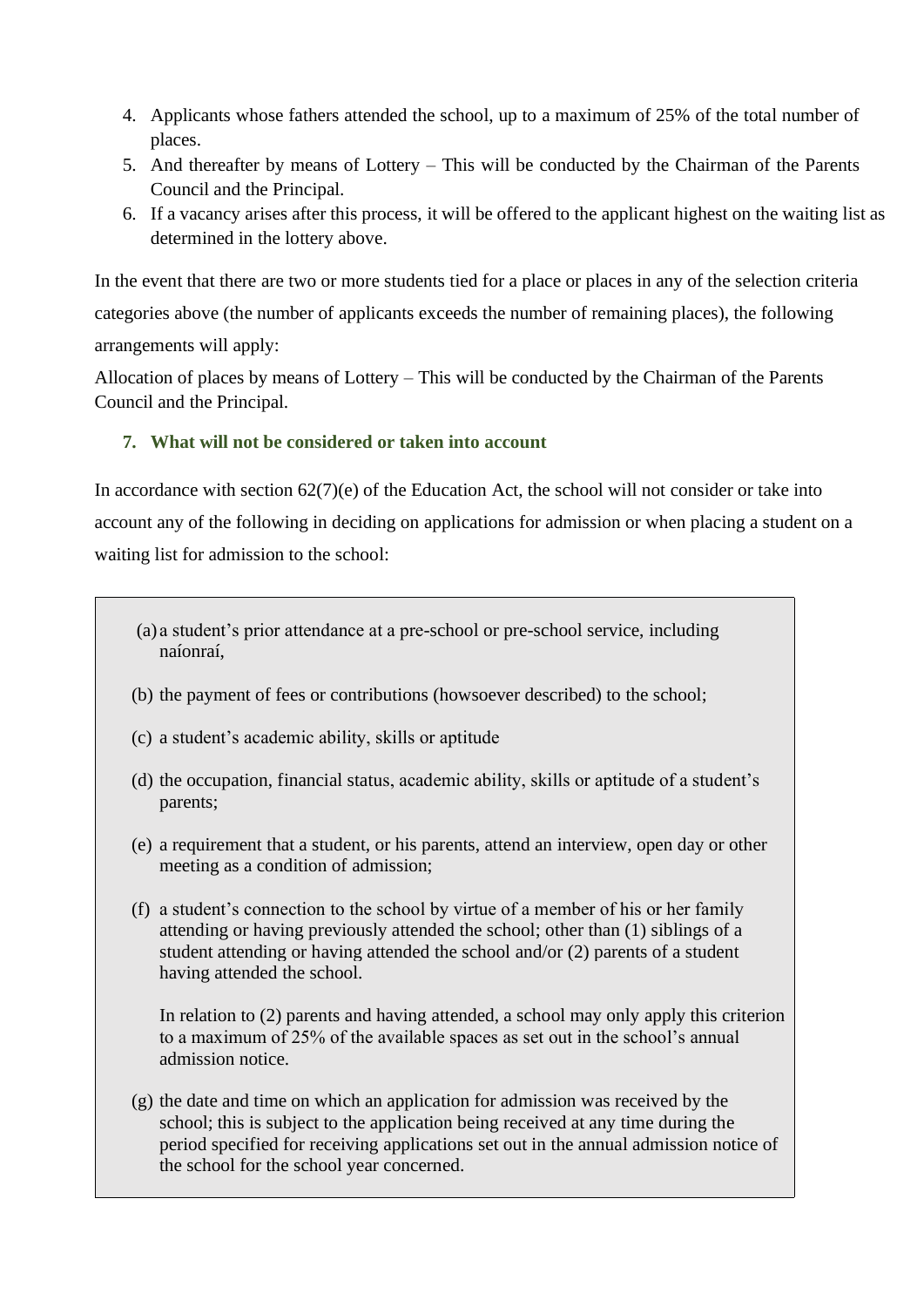#### **8. Decisions on applications**

All decisions on applications for admission to St. Mary's CBS The Green will be based on the following:

- Our school's admission policy
- The school's annual admission notice (where applicable)
- The information provided by the applicant in the school's official application form received during the period specified in our annual admission notice for receiving applications

(Please see section 14 below in relation to applications received outside of the admissions period and section 15 below in relation to applications for places in years other than the intake group.)

Selection criteria that are not included in our school admission policy will not be used to make a decision on an application for a place in our school.

#### **9. Notifying applicants of decisions**

Applicants will be informed in writing as to the decision of the school, within the timeline outlined in the annual admissions notice.

If a student is not offered a place in our school, the reasons why they were not offered a place will be communicated in writing to the applicant, including, where applicable, details of the student's ranking against the selection criteria and details of the student's place on the waiting list for the school year concerned.

Applicants will be informed of the right to seek a review/right of appeal of the school's decision (see section 18 below for further details).

### **10. Acceptance of an offer of a place by an applicant**

In accepting an offer of admission from St. Mary's CBS The Green, you must indicate—

(i) whether or not you have accepted an offer of admission for another school or schools. If you have accepted such an offer, you must also provide details of the offer or offers concerned and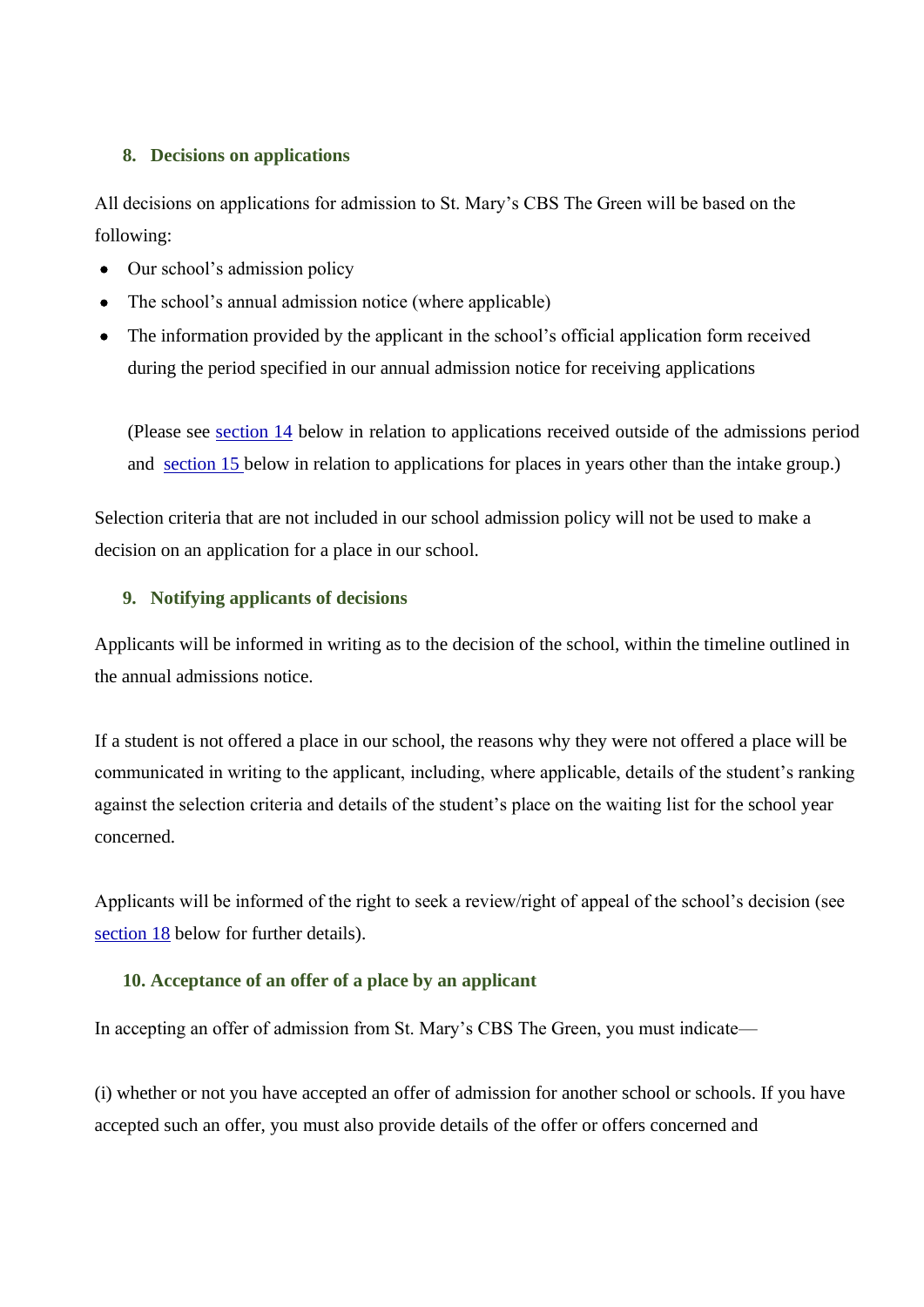(ii) whether or not you have applied for and awaiting confirmation of an offer of admission from another school or schools, and if so, you must provide details of the other school or schools concerned.

#### **11. Circumstances in which offers may not be made or may be withdrawn**

An offer of admission may not be made or may be withdrawn by St. Mary's CBS The Green where -

- (i) it is established that information contained in the application is false or misleading.
- (ii) an applicant fails to confirm acceptance of an offer of admission on or before the date set out in the annual admission notice of the school.
- (iii) the parent of a student, when required by the principal in accordance with section 23(4) of the Education (Welfare) Act 2000, fails to confirm in writing that the code of behaviour of the school is acceptable to him or her and that he or she shall make all reasonable efforts to ensure compliance with such code by the student; or
- (iv) an applicant has failed to comply with the requirements of 'acceptance of an offer' as set out in section 10 above.`
- (v) "The board of management has a duty of care to ensure as far as practicable the health and safety of the students and staff of the school. An application for admission may be refused, therefore, where the admission of the applicant would pose an unacceptable risk to the health and safety of the applicant or students and staff of the school."

### **12. Sharing of Data with other schools**

Applicants should be aware that section 66(6) of the Education (Admission to Schools) Act 2018 allows for the sharing of certain information between schools in order to facilitate the efficient admission of students.

### **13. Waiting list in the event of oversubscription**

In the event of there being more applications to the school year concerned than places available, a waiting list of students whose applications for admission to St. Mary's CBS The Green were unsuccessful due to the school being oversubscribed will be compiled and will remain valid for the school year in which admission is being sought.

Placement on the waiting list of St. Mary's CBS The Green is in the order of priority assigned to the students' applications after the school has applied the selection criteria in accordance with this admission policy.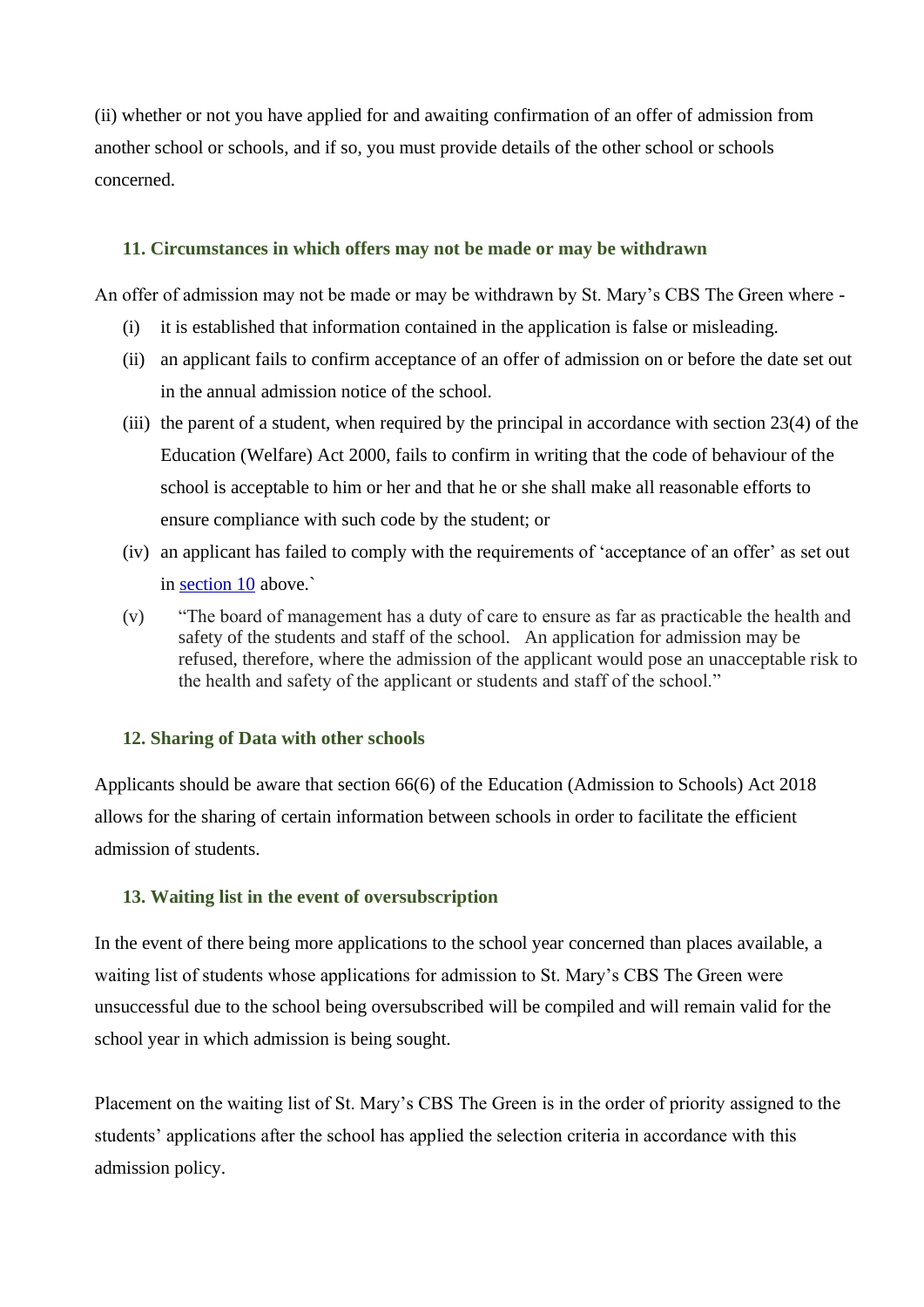Offers of any subsequent places that become available for and during the school year in relation to which admission is being sought will be made to those students on the waiting list, in accordance with the order of priority in relation to which the students have been placed on the list.

## **14. Late Applications**

All applications for admission received after the closing date as outlined in the annual admission notice will be considered and decided upon in accordance with our school's admissions policy, the Education Admissions to School Act 2018 and any regulations made under that Act.

# **15. Procedures for admission of students to other years and during the school year**

While it is appreciated that in certain exceptional circumstances transfers are unavoidable (e.g. a change of residence or a family moving into a new area) as a matter of general policy transfers into the school are discouraged in the overall interests of the continuity of the student's education.

In general, it is the policy of the Board of Management not to accept transfer applications from applicants previously enrolled in other local post-primary schools once the academic year has commenced. In certain circumstances, however (e.g. family have moved into the area and applicant is not currently enrolled in a local post-primary school) the school will make reasonable efforts to facilitate an applicant seeking to enrol in accordance with the criteria stated in this policy.

The Principal shall have the authority to decide on applications for admission. Applicants then have the right to appeal the decision in writing to the Board of Management in accordance with section 18 below. When considering an application, the following criteria will be used;

- $\triangleright$  School's Admission Policy.
- $\triangleright$  The school being satisfied with the reasons for the application.
- $\triangleright$  The school being satisfied that the admission to be in the best interest of the applicant.
- $\triangleright$  The school being satisfied that the admission be compatible with the best interest of the students currently enrolled in the school.
- $\triangleright$  Consideration of issues relating to midyear/programme transfer such as class sizes, subject options and availability of resources.

The school must be satisfied that it can meet, in full, the curriculum needs of the applicant with regard to subject options/levels, can provide a full timetabled curriculum and that students have a sufficient background in subjects to be able to progress.

- Advice of Educational Welfare Officer if appropriate.
- $\triangleright$  Applications for admission into groups due for State Examination the following June will only be facilitated provided that the school is satisfied that it can adequately meet

The procedures of the school in relation to the admission of students who are not already admitted to the school to classes or years other than the school's intake group are as follows: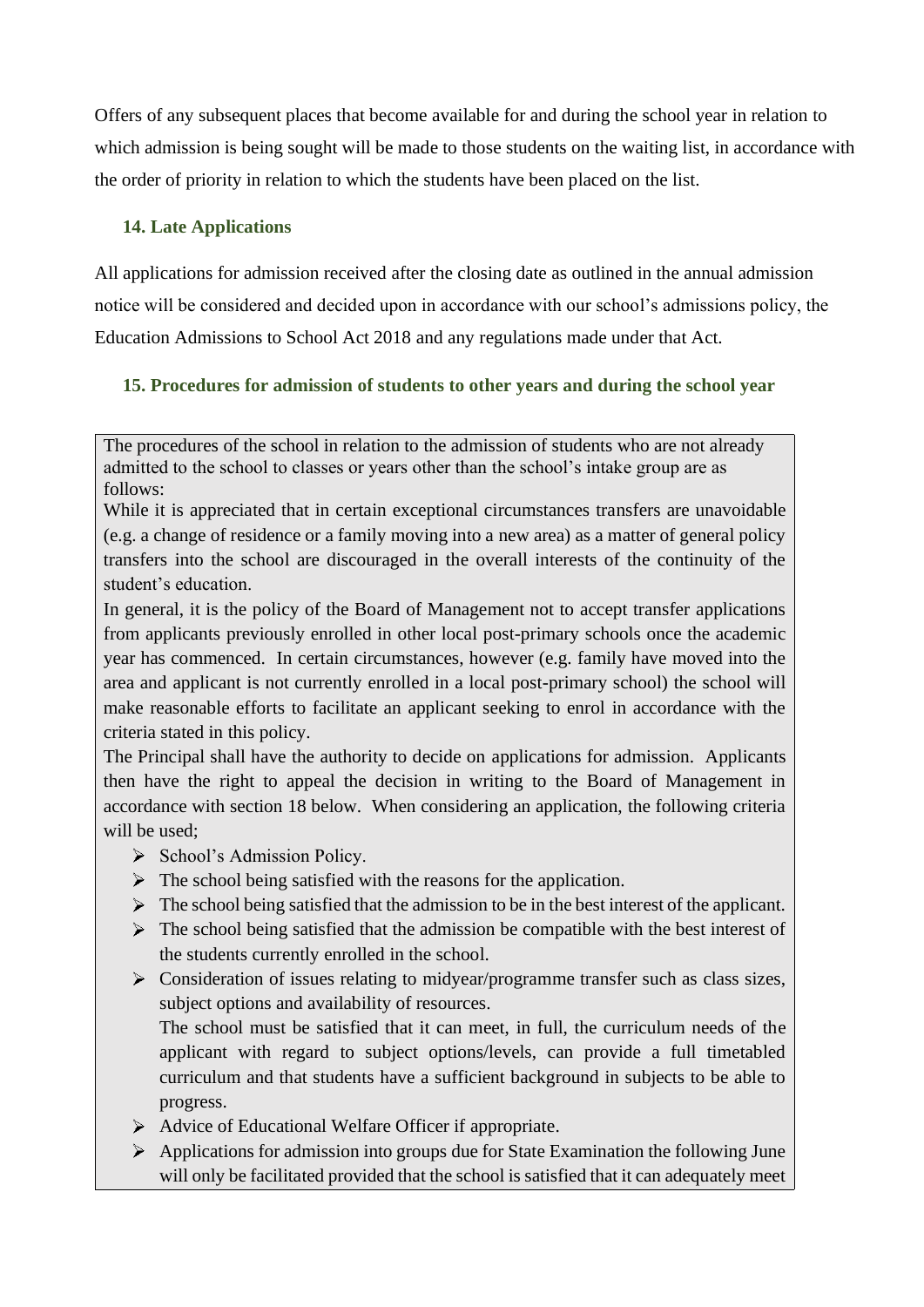existing students' needs and ensure all elements of their required curriculum are covered.

The maximum number of students in standard class groups will be 30 students and 24 in practical subjects.

Before Admission Application Forms will be issued, applicants and their parents are required to meet with the Principal. This is to help determine whether or not the school can meet the individual curriculum needs of the applicant as well as their personal, social and emotional needs, in line with our mission & ethos. School management will also contact the current/former school of the applicant.

Applicants may then submit an Admission Application Form. Applications will only be deemed complete once the following documentation has been received by the school.

- 1. Completed Admission Application Form.
- 2. School reports from previous 2 years.
- 3. A written reference from the previous school.
- 4. Copies of Junior / leaving Certificate results / equivalent state exams from other countries (where applicable).
- 5. An Educational Psychology Assessment Report and / or medical documentation outlining Special Educational Needs (where applicable).
- 6. Copy of applicant's birth certificate.
- 7. Passport photo.

St. Mary's CBS The Green also reserves the right to request a confidential reference from the authorities in previous school(s) and such other background checks as may be deemed appropriate in order to properly consider the application.

Once an application is deemed complete the school will process the applications in line with this policy and the relevant legislation.

The school reserve the right to refuse any application in particular circumstances, which might include but are not confined to the following:

- 1. An established prior record of poor behaviour and, in particular, any propensity towards violence against other pupils and / or members of staff;
- 2. Lack of adequate resources to cater for particular needs;
- 3. Insufficient educational attainment/coverage of course content in previous school to make sufficient progress viable, without compromising the needs of the existing student cohort.

Applications for admission into the school will be considered having regard to the overall wellbeing of existing students and the availability of physical space and resources.

Following consideration by the Principal of individual applications for admission into the school, where the Principal has good grounds for forming the fair and reasonable opinion that it would not be in the best interests of the existing students and / or the applicant to accept such an admission, it is the policy of the school to refuse to enrol such applicants.

Applications will not be accepted from students who are the subject of on-going disciplinary proceedings in another school which includes any on-going statutory procedures in accordance with the Education Act 1998 or The Education (Welfare) Act 2000.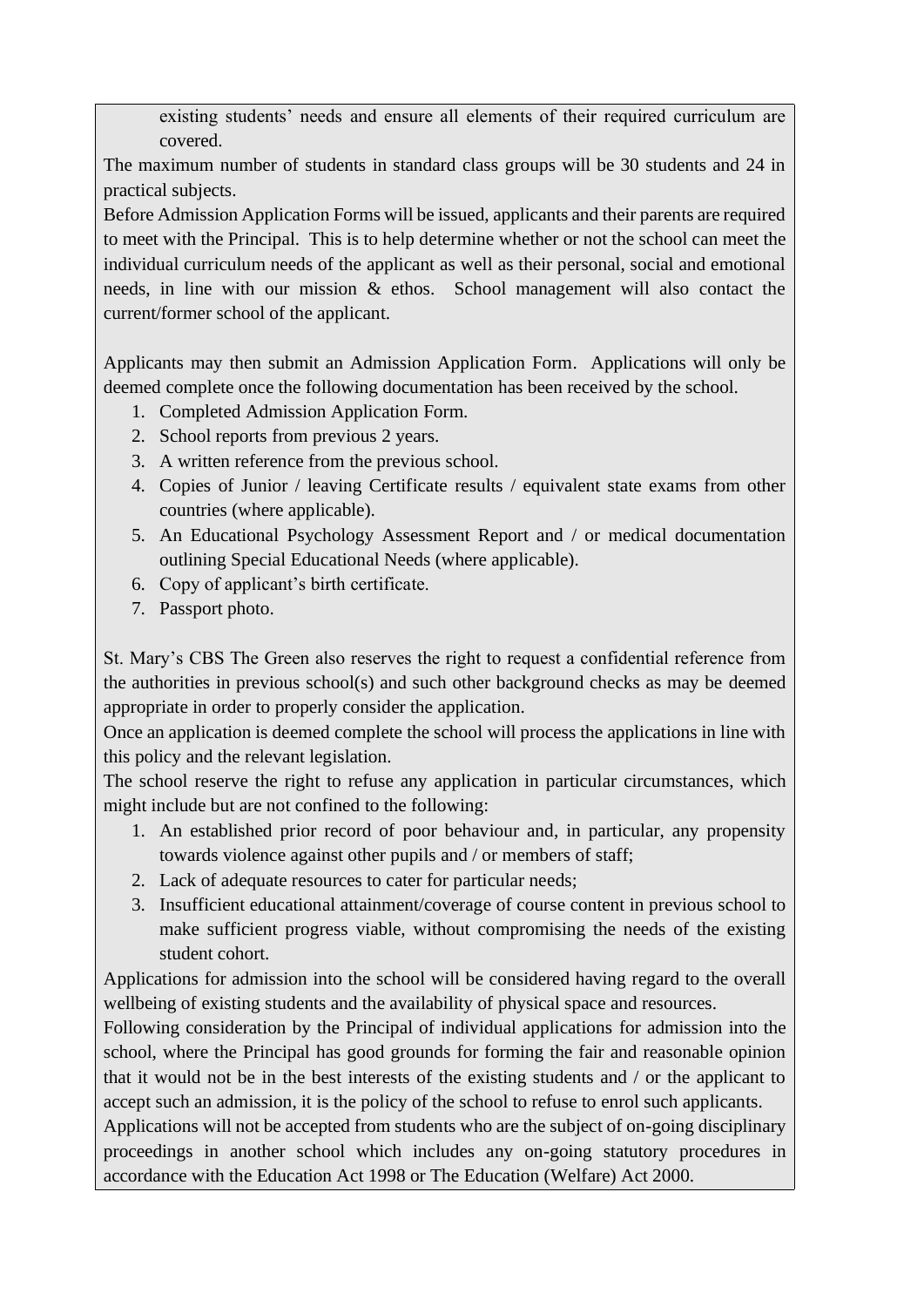"The board of management has a duty of care to ensure as far as practicable the health and safety of the students and staff of the school. An application for admission may be refused, therefore, where the admission of the applicant would pose an unacceptable risk to the health and safety of the applicant or students and staff of the school."

The procedures of the school in relation to the admission of students who are not already admitted to the school, after the commencement of the school year in which admission is sought, are as follows: While it is appreciated that in certain exceptional circumstances transfers are unavoidable (e.g. a change of residence or a family moving into a new area) as a matter of general policy transfers into the school

are discouraged in the overall interests of the continuity of the student's education. In general, it is the policy of the Board of Management not to accept transfer applications from applicants previously enrolled in other local post-primary schools once the academic year has commenced. In certain circumstances, however (e.g. family have moved into the area and applicant is not currently enrolled in a local post-primary school) the school will make reasonable efforts to facilitate an applicant seeking to enrol in accordance with the criteria stated in this policy.

The Principal shall have the authority to decide on applications for admission. Applicants then have the right to appeal the decision in writing to the Board of Management. When considering an application, the following criteria will be used;

- $\triangleright$  School's Admission Policy.
- $\triangleright$  The school being satisfied with the reasons for the application.
- $\triangleright$  The school being satisfied that the admission to be in the best interest of the applicant.
- $\triangleright$  The school being satisfied that the admission be compatible with the best interest of the students currently enrolled in the school.
- Consideration of issues relating to midyear/programme transfer such as class sizes, subject options and availability of resources.

The school must be satisfied that it can meet, in full, the curriculum needs of the applicant with regard to subject options/levels, can provide a full timetabled curriculum and that students have a sufficient background in subjects to be able to progress.

- $\triangleright$  Advice of Educational Welfare Officer if appropriate.
- $\triangleright$  Applications for admission into groups due for State Examination the following June will only be facilitated provided that the school is satisfied that it can adequately meet existing students' needs and ensure all elements of their required curriculum are covered.

The maximum number of students in standard class groups will be 30 students and 24 in practical subjects.

Before Admission Application Forms will be issued, applicants and their parents are required to meet with the Principal. This is to help determine whether or not the school can meet the individual curriculum needs of the applicant as well as their personal, social and emotional needs, in line with our mission & ethos. School management will also contact the current/former school of the applicant.

Applicants may then submit an Admission Application Form. Applications will only be deemed complete once the following documentation has been received by the school.

1. Completed Admission Application Form.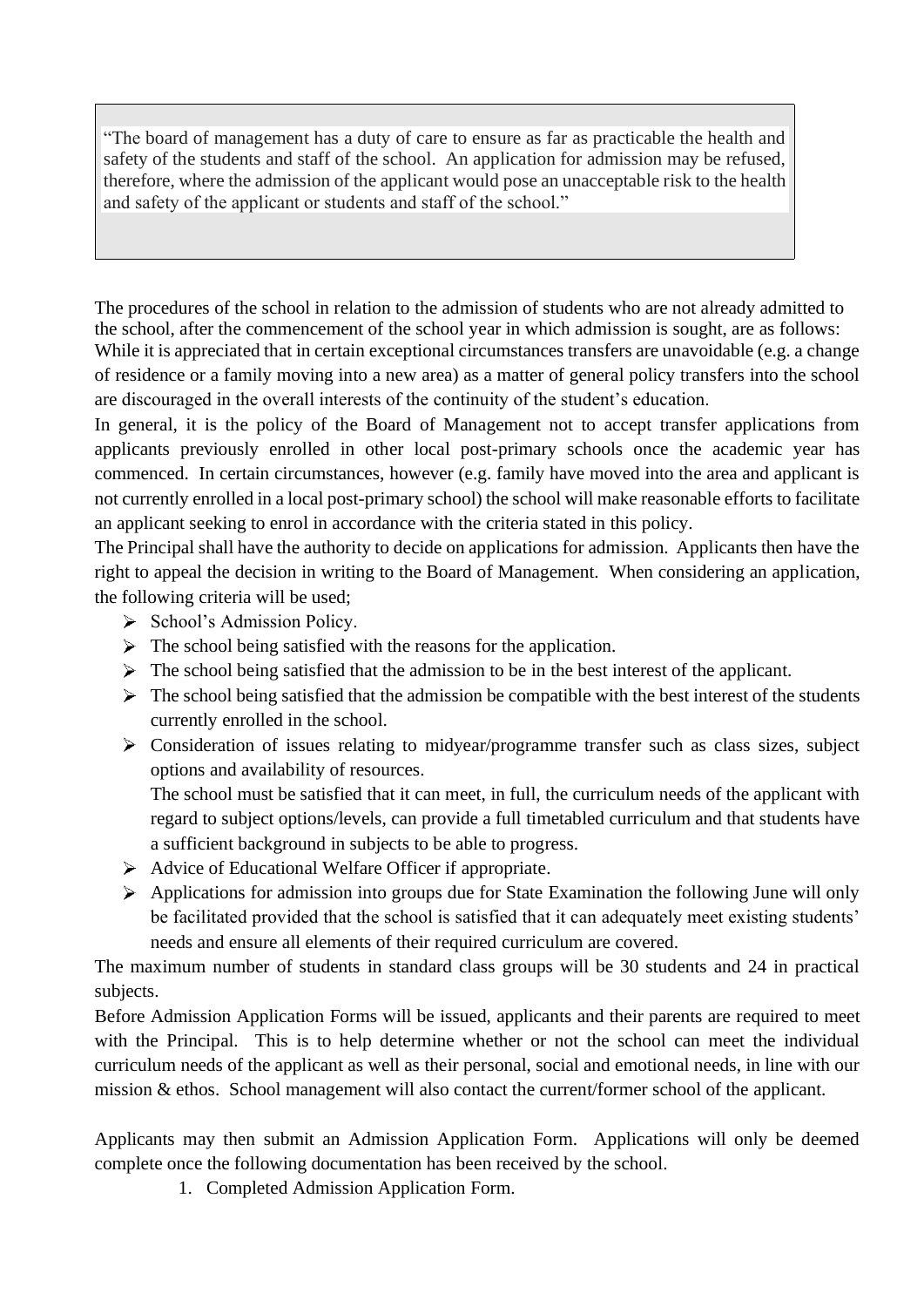- 2. School reports from previous 2 years.
- 3. A written reference from the previous school.
- 4. Copies of Junior / leaving Certificate results / equivalent state exams from other countries (where applicable).
- 5. An Educational Psychology Assessment Report and / or medical documentation outlining Special Educational Needs (where applicable).
- 6. Copy of applicant's birth certificate.
- 7. Passport photo.

St. Mary's CBS The Green also reserves the right to request a confidential reference from the authorities in previous school(s) and such other background checks as may be deemed appropriate in order to properly consider the application.

Once an application is deemed complete the school will process the applications in line with this policy and the relevant legislation.

The school reserve the right to refuse any application in particular circumstances, which might include but are not confined to the following:

- 1. An established prior record of poor behaviour and, in particular, any propensity towards violence against other pupils and / or members of staff;
- 2. Lack of adequate resources to cater for particular needs;
- 3. Insufficient educational attainment/coverage of course content in previous school to make sufficient progress viable, without compromising the needs of the existing student cohort.

Applications for admission into the school will be considered having regard to the overall wellbeing of existing students and the availability of physical space and resources.

Following consideration by the Principal of individual applications for admission into the school, where the principal has good grounds for forming the fair and reasonable opinion that it would not be in the best interests of the existing students and / or the applicant to accept such an admission, it is the policy of the school to refuse to enrol such applicants.

Applications will not be accepted from students who are the subject of on-going disciplinary proceedings in another school which includes any on-going statutory procedures in accordance with the Education Act 1998 or The Education (Welfare) Act 2000.

"The board of management has a duty of care to ensure as far as practicable the health and safety of the students and staff of the school. An application for admission may be refused, therefore, where the admission of the applicant would pose an unacceptable risk to the health and safety of the applicant or students and staff of the school."

# **16. Declaration in relation to the non-charging of fees**

The board of St. Mary's CBS The Green or any persons acting on its behalf will not charge fees for or seek payment or contributions (howsoever described) as a condition of-

- (a) an application for admission of a student to the school, or
- (b) the admission or continued enrolment of a student in the school.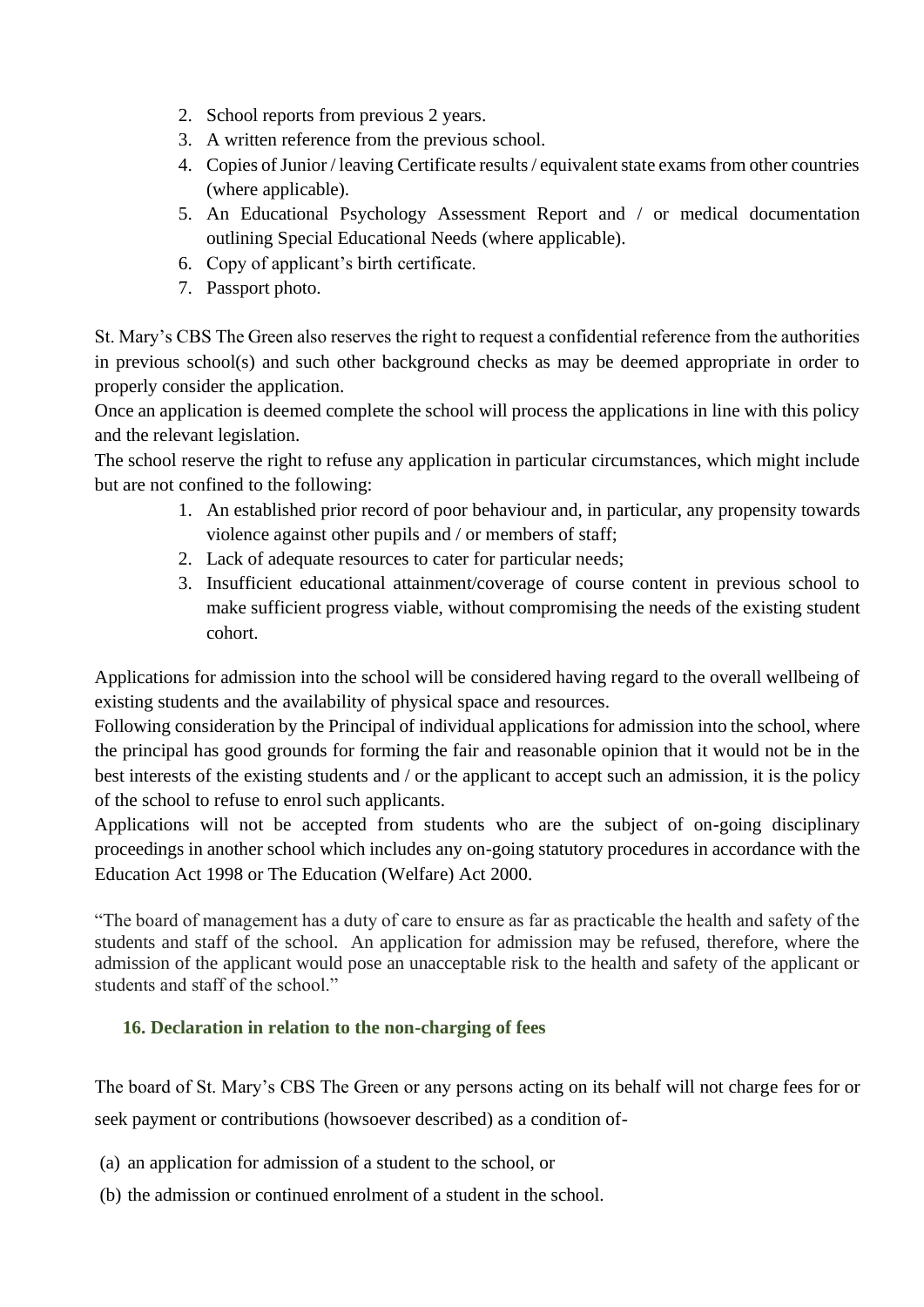#### 17.**Arrangements regarding students not attending religious instruction**

The following are the school's arrangements for parents of students and students (over 18) who have requested that the student attend the school without attending religious instruction in the school:

These arrangements will not result in a reduction in the school day of such students.

Parents of students and students (over 18) who wish to opt out of RE class should make a written request to the principal. A meeting will then be arranged with the parent or the student, as the case may be, to discuss their options. Throughout this process the constitutional right of the parent/ student (over 18 years) will be respected by the school.

The 1998 Education Act states that schools are required to promote the moral, spiritual, social and personal development of students (Section 9 (d)). At St. Mary's CBS The Green the allocated time on the timetable for Religious Education responds to this. Students who opt out of RE class are required to use this time to study material relating to their own religious tradition or belief, for example sacred texts. Students of no religious faith, who opt out of RE class, are required to study relevant literature or philosophical texts. A list of suggested texts can be provided by the school. In line with the Edmund Rice Schools Trust Charter, St. Mary's CBS The Green places great importance on the religious or spiritual formation of all its students. Each student has his own personal journey which will be encouraged and respected. Students who opt out of RE class will not be offered extra tuition or study periods.

#### **18 Reviews/Appeals**

#### **Review of decisions by the Board of Management**

The parent of the student, or in the case of a student who has reached the age of 18 years, the student, may request the board to review a decision to refuse admission. Such requests must be made in accordance with Section 29C of the Education Act1998.

The timeline within which such a review must be requested and the other requirements applicable to such reviews are set out in the procedures determined bythe Minister under section 29B of the Education Act 1998 which are published on the website of the Department of Education and Skills.

The Board will conduct such reviews in accordance with the requirements of the procedures determined under Section 29B and with section 29C of the Education Act 1998.

Note: Where an applicant has been refused admission due to the school being oversubscribed, the applicant must request a review of that decision by the Boardof Management prior to making an appeal under section 29 of the Education Act 1998.

Where an applicant has been refused admission due to a reason other than the school being oversubscribed, the applicant may request a review of that decision by the Board of Management prior to making an appeal under section 29 of the Education Act 1998.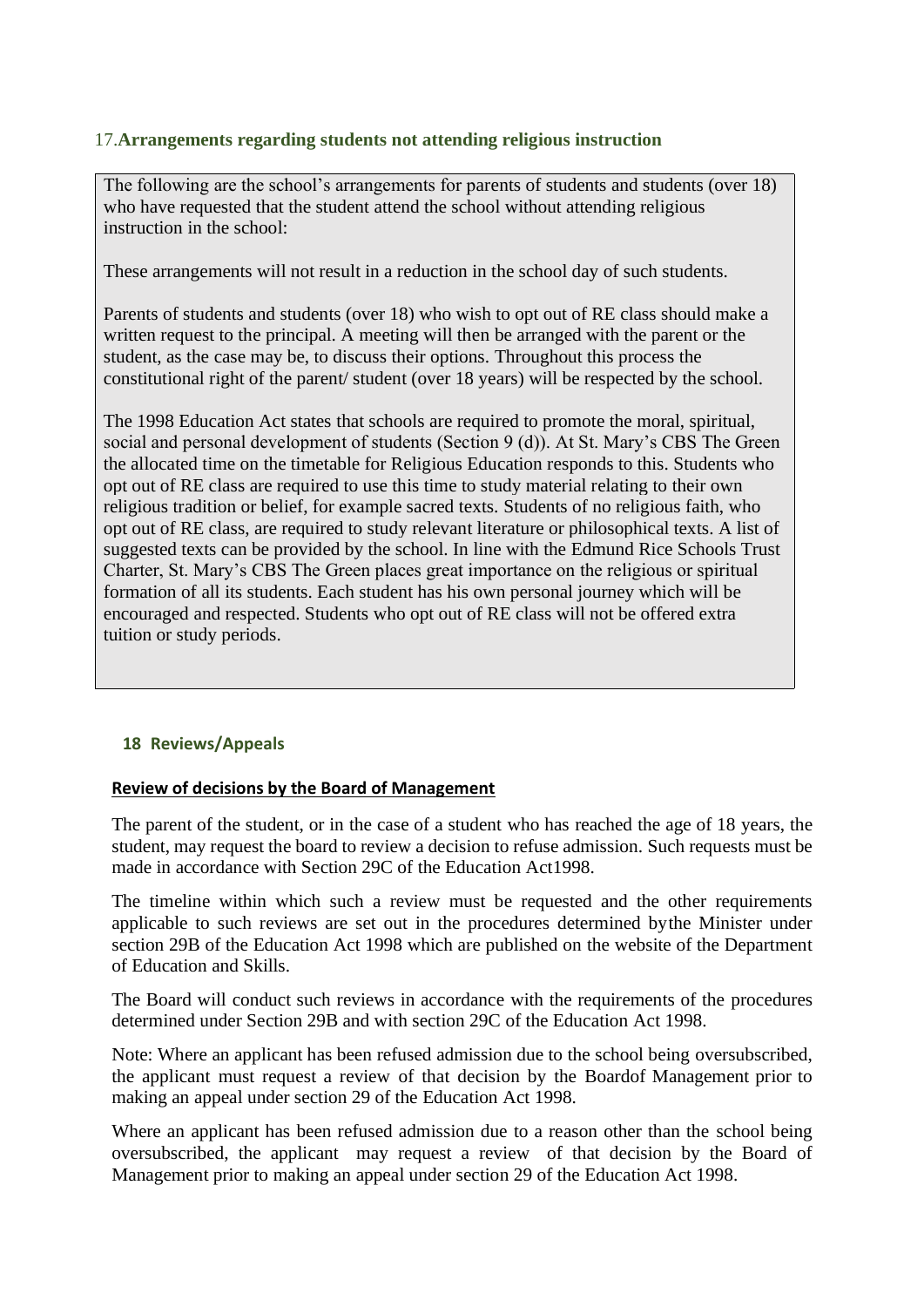# **Right of Appeal**

Under Section 29 of the Education Act 1998, the parent of the student, or in the caseof a student who has reached the age of 18 years, the student, may appeal a decision of this school to refuse admission.

An appeal may be made under Section 29 (1)(c)(i) of the Education Act 1998

where the refusal to admit was due to the school being oversubscribed.

An appeal may be made under Section 29 (1)(c)(ii) of the Education Act 1998 where the refusal to admit was due a reason other than the school being oversubscribed.

Where an applicant has been refused admission due to the school being oversubscribed, the applicant must request a review of that decision by the Board of Management prior to making an appeal under section 29 of the Education Act 1998 (see Review of Decisions by the Board of Management).

Where an applicant has been refused admission due to a reason other than the school being oversubscribed, the applicant may request a review of that decision by the Board of Management prior to making an appeal under section 29 of the Education Act 1998 (see Review of Decisions by the Board of Management).

Appeals under Section 29 of the Education Act 1998 will be considered and determined by an independent appeals committee appointed by the Minister for Education and Skills.

The timeline within which such an appeal must be made and the other requirements applicable to such appeals are set out in the procedures determined by the Minister under section 29B of the Education Act 1998 which are published on the website ofthe Department of Education and Skills.

### **19. Application to Repeat a School Year**

All applications to repeat a school year are subject to the Department of Education and Skills Circular M02/95 and will be considered accordingly and in the light of places available in the relevant school year. The Department of Education and Skills generally restricts education for students at second level to a maximum of six years and does not allow students to repeat a year except in exceptional circumstances.

Any application must be in writing and should set out the reason(s) for the application to repeat a school year and be companied by supporting documentation as appropriate.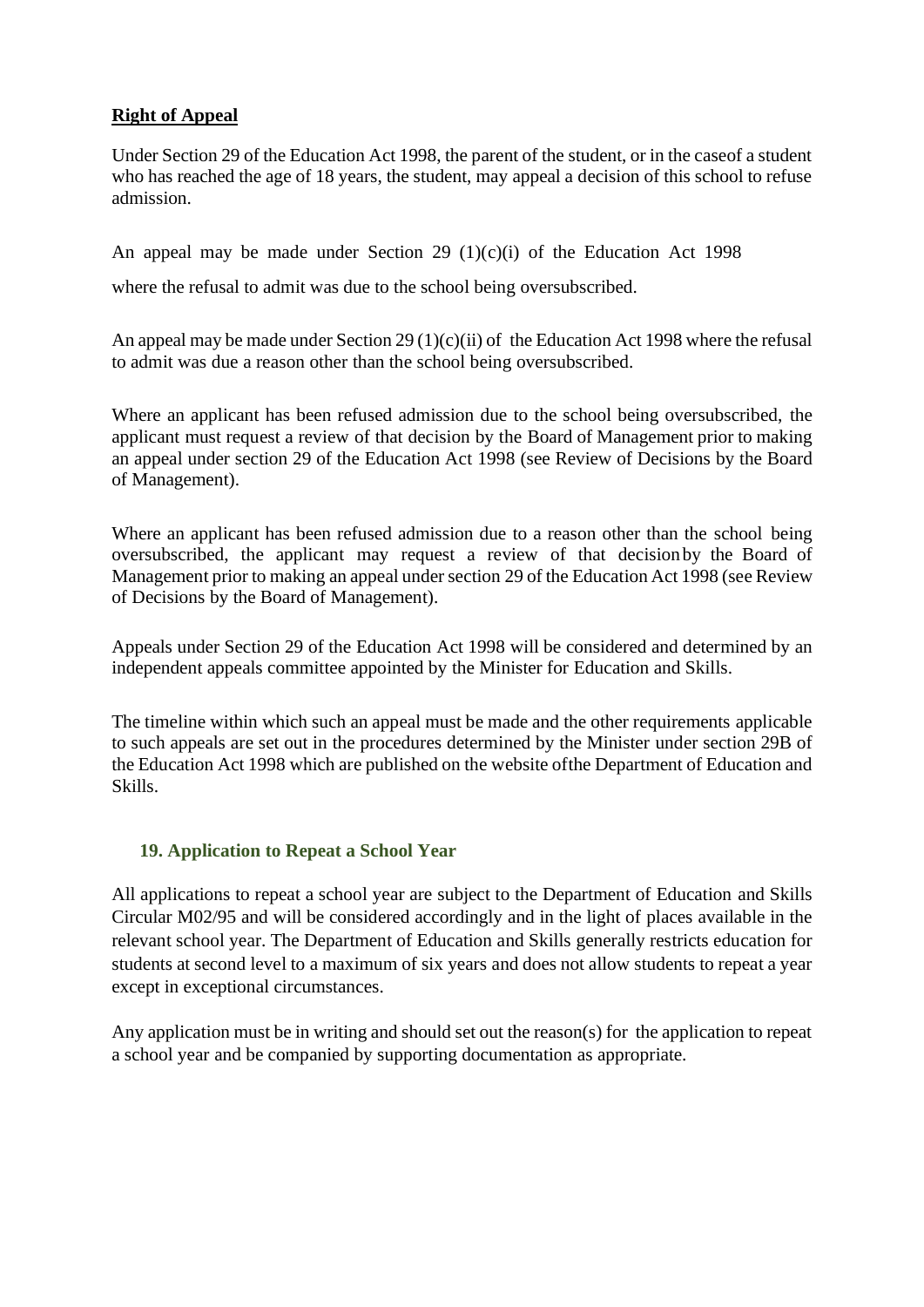### **20. Admission to the ASD Class**

In September 2022, the school will have a special Education Class that provides special needs support for students with Autism Spectrum Disorder. The Class has limited capacity and resources with places available for a maximum of six students. Admission to the Class is governed by procedures additional to the normal Admissions Policy and is set out below. In the event that there are more applicants than places available in the Class, places will be allocated in the following priority:

1. Existing students of the school;

2. In accordance with the criteria set out in paragraph 6 above (Oversubscription for Admission to First Year).

## **Admissions Procedures for ASD Class**

The boy must be an existing student **or** apply for admission to the school in the normal manner as set out in the School's Admissions Policy.

Parents/guardians must;

- complete an application form seeking a place in the ASD Class for their son **(see appendix 2 below)** and this must be submitted with the standard Application for Enrolment Form. **Please note that the completion of a written application form for your son does not confer automatic right to a place in the ASD class.**

- provide the reports/assessments/documentation necessary (see below) to the school to allow an informed decision to be made on the application.

- Prior to acceptance, parent(s)/guardian(s) will be asked to attend a meeting with a member or members of the ASD enrolment committee to ensure that the needs of their son can be met within the resources available to the school.

# **Criteria for Admission to the ASD Class**

The boy applying for a place in the facility must have a psychological/psychiatric report that clearly specifies a diagnosis of Asperger's Syndrome [without significant intellectual disability]. Diagnosis must be determined by the DSM 1V, ICD 10 criteria, or other recognised diagnostic tool acceptable to the Admissions Advisory Panel. The following documents (all should be recent i.e. less than two years old) will be required also in respect of applicants seeking a place in the class.

- i) A cognitive assessment that includes an estimation of global cognitive function.
- ii) A current psychological report stating the suitability of a second level environment in meeting the boy's needs.

Evidence available must suggest that applicants must have the adaptive skills and cognitive functioning that would enable them to learn consistently in a mainstream environment.

**Additional Reports:** Reports from other professionals as appropriate should be included. These reports should include reports from the applicant's primary school and from any other agency or professional involved in the education of the applicant.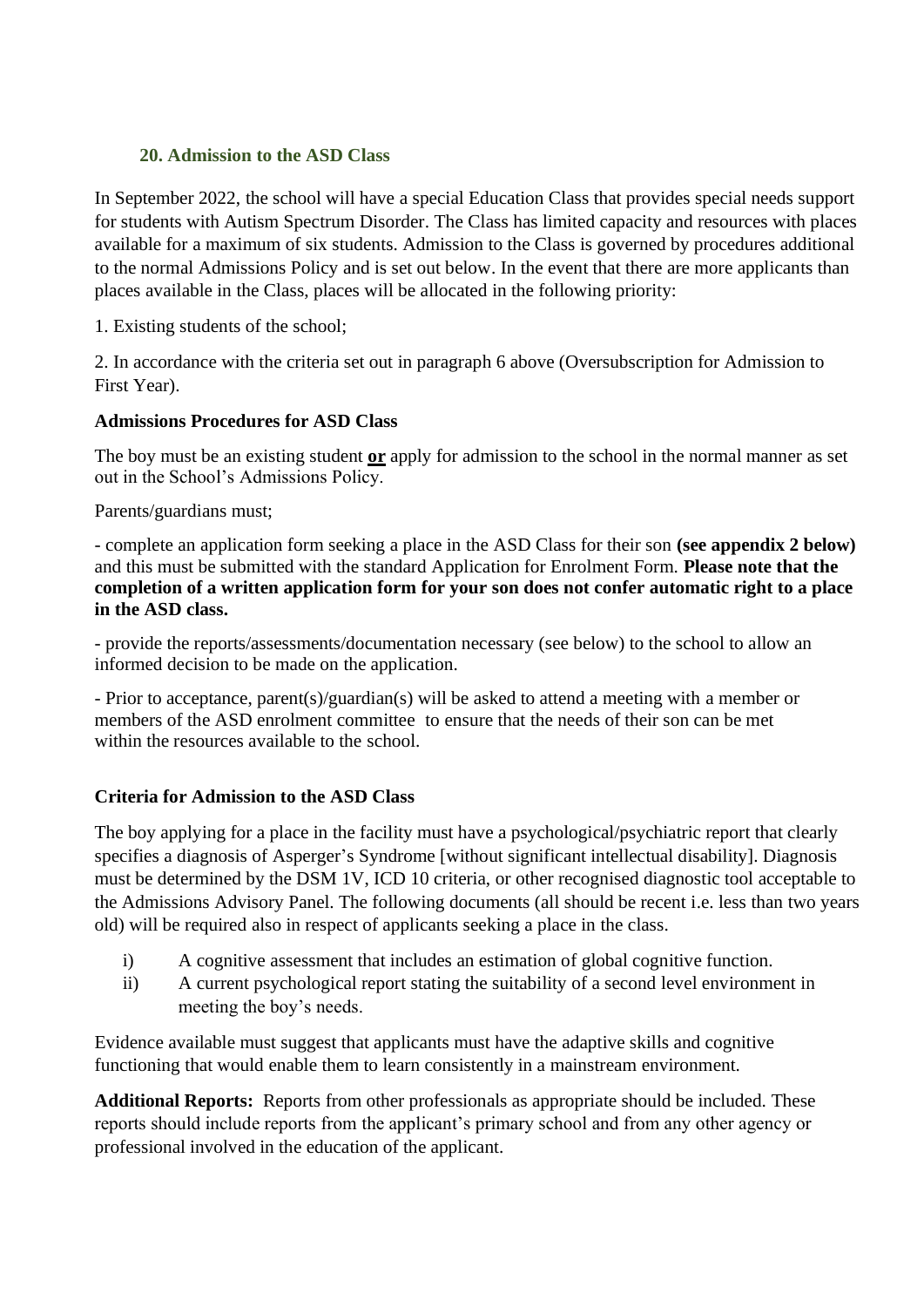The Admissions Advisory Panel may ask for further reports or information which may impact on the applicants educational planning.

### **Admissions Advisory Panel**

All applications for admission to the ASD Class will be reviewed by an Admissions Advisory Panel that will consist of:

-the Deputy Principal

- a Resource teacher and/or Guidance Counsellor
- a Learning Support Teacher in the ASD Class.

The function of the Admissions Advisory Panel will be to:

-review all information and documentation relevant to an applicant for a place in the Class;

-verify the facility's suitability in meeting the needs of the applicant;

-make recommendations based on these findings to the Principal on behalf of the Board of Management.

## **Role of the Principal on behalf of the Board of Management**

The Principal, on behalf of the Board of Management, makes the final decision on applications for admission to the Class. In making a decision, the Principal will have regard to the recommendations of the Admissions Advisory Panel.

The Principal reserves the right to appoint other or substitute members to the Admissions Advisory Panel as deemed necessary and to seek external expert advice if required.

### **Attendance**

In cases where the attendance of the student enrolled in the ASD support class is of a nature that causes the ASD staff and school management to be significantly concerned about their commitment and engagement to the ASD class and the possibility that a place is being denied to a more suitable applicant, the case for the student's removal from the class will be addressed with the parent(s)/guardian(s) in the first instance and will be referred to the Board of Management.

# **Review Process**

All placements in the Class are subject to review at the request of the parent or the school. Such a review will be carried out by school staff with parents and student involvement where appropriate.

The outcome of any review will be examined by the Admissions Advisory Panel and by the Principal on behalf of the Board of Management. In the event that a placement is inappropriate, the school will liaise with the appropriate agencies in an effort to obtain a placement more suitable to the needs of the student.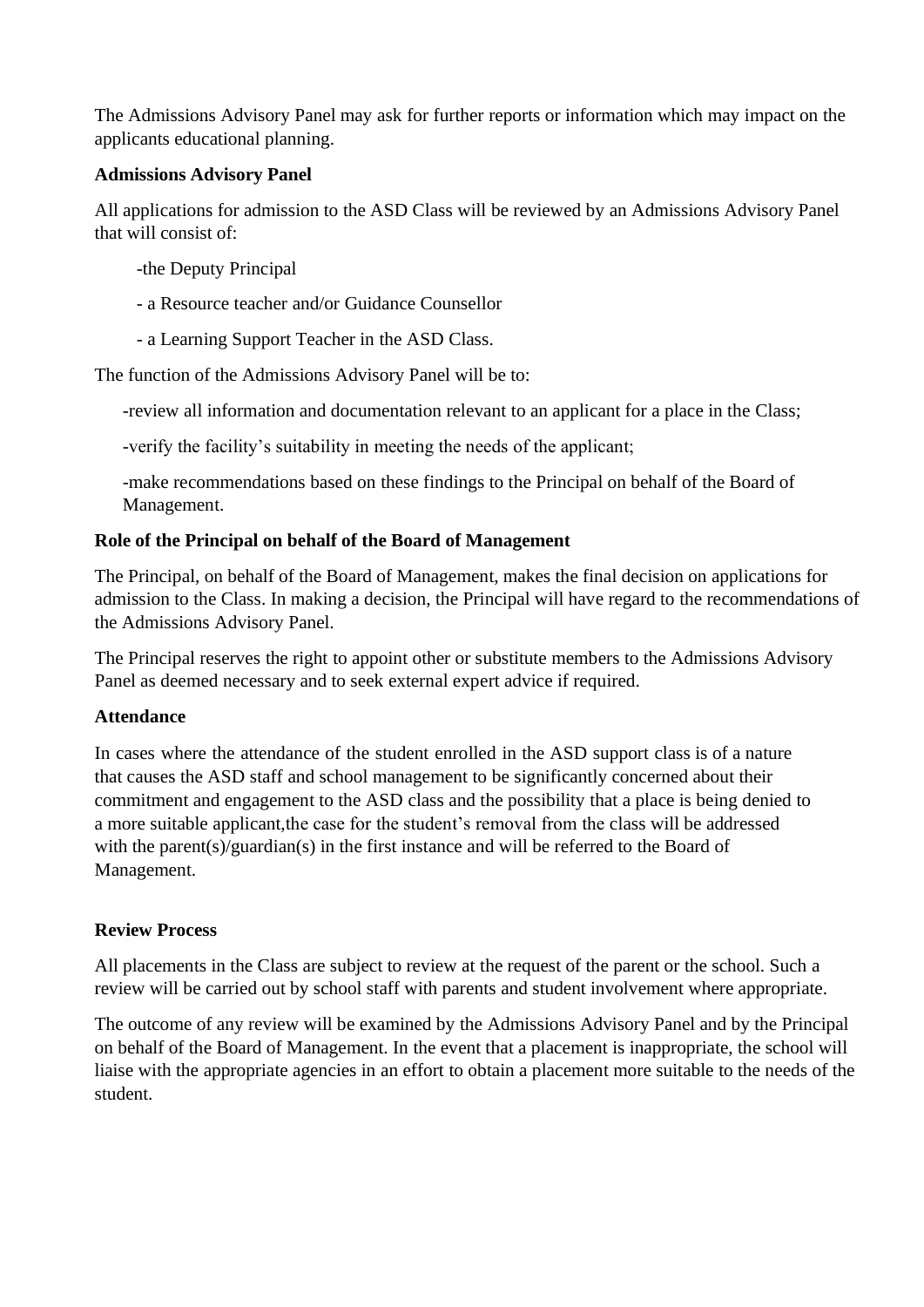# **Appendix 1**

# **List of Feeder Schools**

- 1. CBS Primary Clounalour
- 2. Abbeydorney N.S.
- 3. Ardfert N.S.
- 4. Aughacasla N.S.
- 5. Balloonagh Primary School
- 6. Ballyduff N.S.
- 7. Blennerville N.S.
- 8. Bouleenshire N.S.
- 9. Caherleaheen N.S.
- 10. Castlegregory N.S
- 11. Clogher N.S.
- 12. Derryquay N.S
- 13. Fenit N.S.
- 14. Flemby N.S.
- 15. Glenderry N.S.
- 16. Holy Family Primary School
- 17. Kilflynn N.S.
- 18. Killahan N.S.
- 19. Kilmoyley N.S
- 20. Listellick N.S
- 21. Lixnaw N.S.
- 22. Moyderwell Primary School
- 23. Nohoval N.S.
- 24. O'Brennan N.S.
- 25. Scoil Mhic Easmain
- 26. Spa N.S.
- 27. St. John's Ashe St.